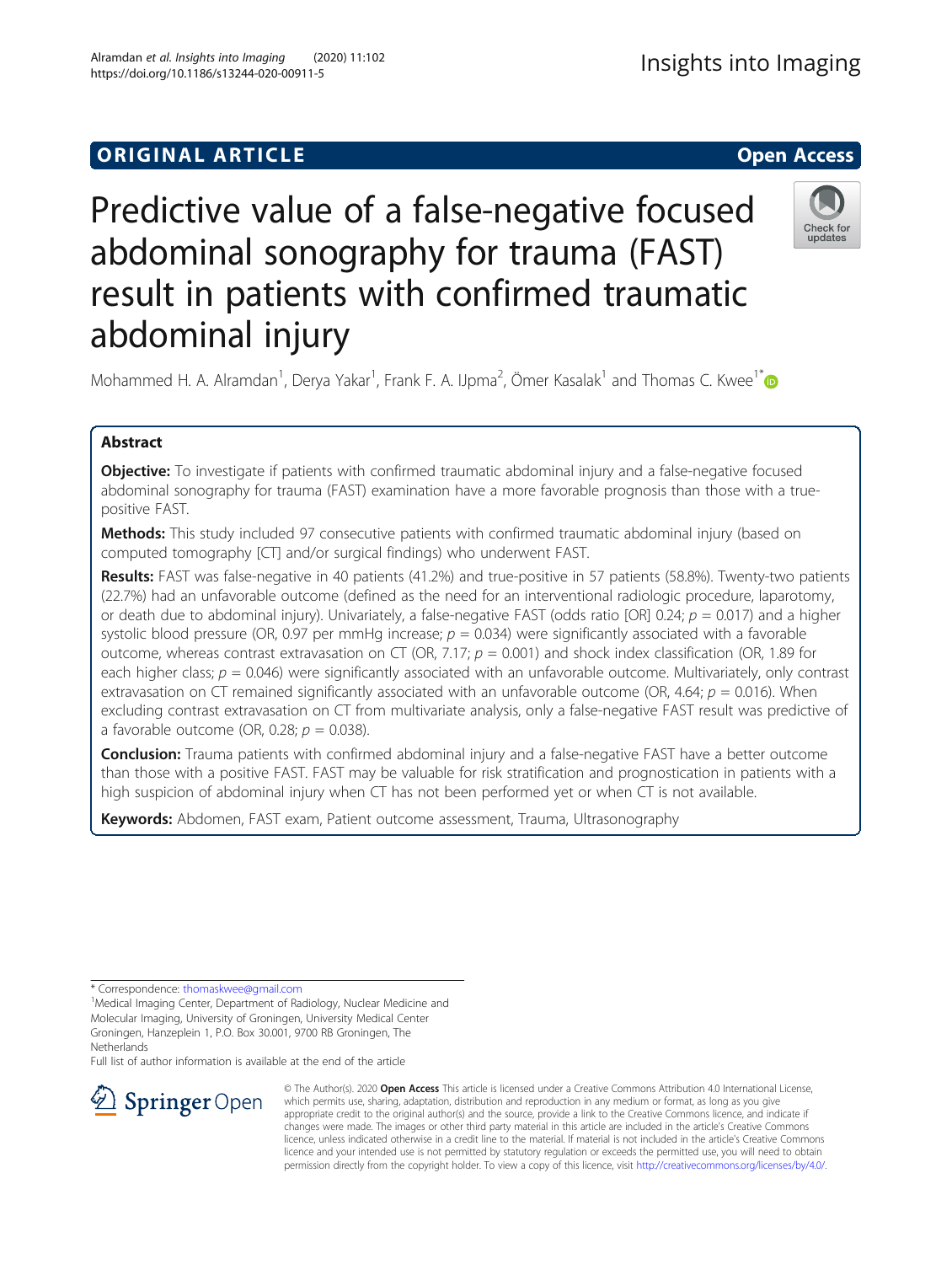# Key points

- A false-negative focused abdominal sonography for trauma (FAST) in confirmed traumatic abdominal injury is associated with a more favorable outcome.
- On a group level, the FAST result is superior to basic vital parameters (including systolic blood pressure and shock index classification), but not to contrast extravasation status on computed tomography (CT), in predicting outcome in confirmed traumatic abdominal injury.
- FAST may be valuable for risk stratification and prognostication in patients with a high suspicion of abdominal injury when CT has not been performed yet or when CT is not available.

# Introduction

Injury is an important cause of morbidity and mortality in the developed and developing world [[1\]](#page-8-0). Up to 20% of severe trauma patients are diagnosed with severe abdominal injury, and this is associated with a mortality rate of around 20% [[2](#page-8-0)]. Concealed hemorrhage is a major cause of death after trauma, and missed abdominal injuries are a frequent cause of morbidity and late mortality in patients who survive the early period after injury [\[3](#page-8-0)]. Imaging plays an important role in patients with suspected abdominal injury [[4\]](#page-8-0).

Ultrasonography is a non-invasive imaging modality that does not use any ionizing radiation, and can be performed in the emergency department simultaneously with other aspects of resuscitation [[1\]](#page-8-0). Focused abdominal sonography for trauma (FAST) is an abbreviated, protocolized form of ultrasonography to rapidly screen for the presence of free intra-abdominal fluid as an indirect sign of abdominal injury [\[1](#page-8-0)]. However, a normal FAST does not exclude injury [\[3](#page-8-0)]. A meta-analysis that investigated the value of FAST for the detection of free intra-abdominal fluid in a total of 19,666 trauma patients reported a pooled sensitivity of 74.2% and a pooled specificity of 97.6% [[4\]](#page-8-0). These data underline that FAST in trauma is helpful to rule in, but not to rule out, free intra-abdominal fluid [[4\]](#page-8-0).

Meanwhile, computed tomography (CT) is considered the imaging modality of choice for the evaluation of hemodynamically stable patients [\[1](#page-8-0)]. Early repeated CT in initially non-operated patients with blunt bowel and mesenteric injuries has also been reported to improve the sensitivity of lesion detection requiring surgical repair and the security of patient selection for nonoperative treatment [\[5](#page-8-0)]. However, a disadvantage of CT is the use of potentially harmful ionizing radiation and intravenous contrast agents [\[1](#page-8-0)]. Nevertheless, with the use of optimized protocols (such as biphasic CT with iterative reconstruction techniques [[6\]](#page-8-0)) and appropriate selection criteria for CT scanning [\[7](#page-8-0)], these issues can be somewhat mitigated. Another potential disadvantage of CT is that the patient may have to be moved away from the resuscitation area, as a result of which it is generally not appropriate for the evaluation of hemodynamically instable patients [\[3](#page-8-0)]. Because of these issues, and the fact that the use of FAST is endorsed by the European guidelines on the treatment of patients with severe/multiple injuries [\[8\]](#page-8-0), FAST still has a routine role in the evaluation of trauma patients in many institutions, including ours.

Although there is an abundance of literature on the diagnostic value of FAST [\[4](#page-8-0)], and its suboptimal sensitivity is widely recognized (in part dependent on the training of the FAST operator and the volume of free intra-peritoneal fluid  $[9]$  $[9]$ , if any  $[10]$  $[10]$   $[3, 4]$  $[3, 4]$  $[3, 4]$  $[3, 4]$ , the value of a false-negative FAST (i.e., a negative FAST in a patient who actually has abdominal injury) in predicting outcome remains unclear. It is hypothesized that a falsenegative FAST reflects a lower risk of (hemodynamically) significant organ damage than a true positive FAST, and that the outcome of the former group will be more favorable than the latter in terms of the need for a subsequent interventional radiologic procedure or laparotomy, and death. Such information may provide evidence-based data to determine whether abdominal CT is still necessary after negative FAST, to establish the utility of FAST in triaging patients when staff and CT availability are (temporarily) limited, and to demonstrate the value of FAST as a stand-alone tool when CT is not available. It may also help to determine which cases require more intense observation, and it can be useful to inform patients about their prognosis. A previous study reported patients with abdominal injury and a false-negative FAST result to be substantially less likely to require therapeutic laparotomy with an odds ratio [OR] of 0.31 (95% confidence interval [CI], 0.19– 0.52) [[11](#page-8-0)]. Although these results support our hypothesis, more research is necessary to confirm these preliminary results.

The purpose of this study was to investigate if patients with confirmed traumatic abdominal injury and a falsenegative FAST have a more favorable prognosis than those with a true-positive FAST. Note that traumatic abdominal injury was defined as organ injury or pathologic free fluid in the intra- or retroperitoneal space, and that a negative FAST result in a patient with retroperitoneal injury was also considered "false-negative" for the purpose of this study.

# Materials and methods

#### Study design

This study was approved by the local institutional review board and the requirement for informed consent was waived. The University Medical Center Groningen is a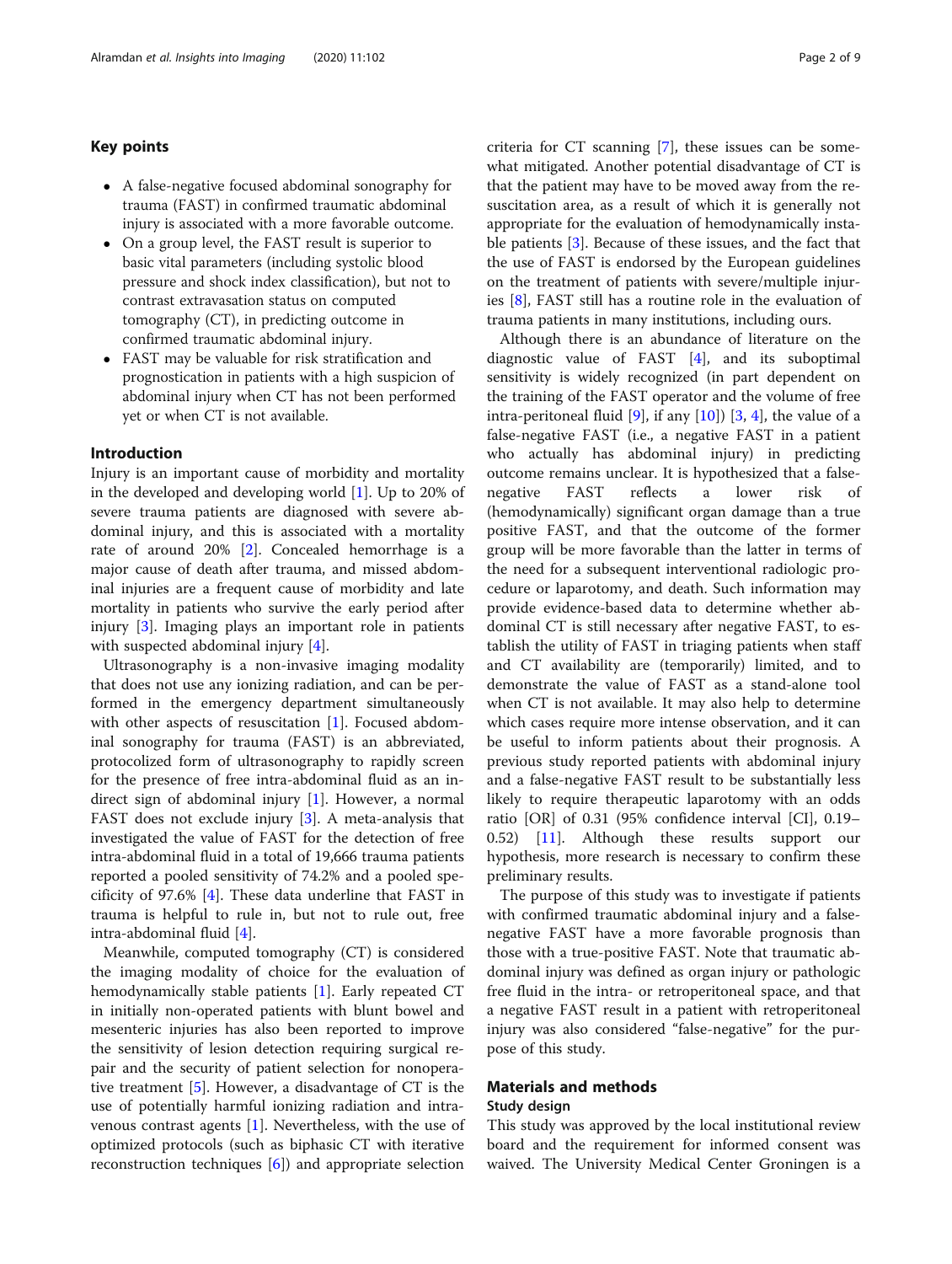tertiary care level 1 trauma center in the north-east of The Netherlands. Any trauma patient with a suspicion of abdominal injury or in whom abdominal injury cannot be ruled out prior to arrival in the emergency room of the hospital undergoes a FAST examination. All trauma patients who underwent FAST between January 2018 and February 2020 were potentially eligible for inclusion. Patients were included if they had confirmed organ injury or pathologic free fluid in the intra- or retroperitoneal space on CT or surgery. Patients with a true-negative FAST (i.e., negative FAST without organ injury or pathologic free fluid in the intra- or retroperitoneal space on CT or surgery), patients with a falsepositive FAST (i.e., positive FAST without organ injury or pathologic free fluid in the intra- or retroperitoneal space on CT or surgery), patients with an inconclusive FAST, and patients with free intra-abdominal fluid on FAST that could be due to pre-existing conditions as recorded in their medical files and known to the healthcare providers upon arrival of the patient in the hospital [[12\]](#page-8-0) were excluded.

# Clinical variables

Medical records were reviewed to retrieve patient age and gender, mechanism of injury, whether code red was assigned (indicating the highest level of urgency and possible major hemorrhage [\[13](#page-8-0)]), basic vital parameters upon arrival in the hospital including hemoglobin level (subsequently classified as low or normal/high according to local reference values), heart rate, systolic blood pressure, shock index (i.e., ratio between heart rate and systolic blood pressure), and shock index class (class 1 [no shock]: shock index < 0.6; class 2 [mild shock]: shock index  $\geq$  0.6 to < 1.0; class 3 [moderate shock]: shock index  $\geq$  1.0 to < 1.4; and class 4 [severe shock]: shock index  $\geq$  1.4 [\[14\]](#page-8-0)), presence of extra-abdominal injury, time between FAST and abdominal CT (if performed), and hospitalization days. In addition to these clinical variables, the need for an interventional radiologic procedure, laparotomy, or death due to abdominal injury was also extracted from the medical records.

#### FAST

All FAST examinations were performed by 27 different radiology residents upon arrival of the patient in the emergency room of the hospital, either independently after formal training and an assigned entrustable professional activity to independently perform FAST [\[15](#page-8-0), [16](#page-8-0)], or under the supervision of a radiologist. There were no FAST examinations that were performed by other professionals. FAST was performed in a standardized manner by screening for free intra-abdominal fluid in the hepatorenal and splenorenal recesses, paracolic gutters, and rectovesical or rectouterine pouch, using a Zonare ZS3 Premium Ultrasound System with a C6-2 convex array transducer (Zonare Medical Systems). FAST examinations were classified as either positive (i.e., presence of free intra-abdominal fluid), negative (i.e., absence of free intra-abdominal fluid), or inconclusive (if one or more of the above-mentioned compartments could not be adequately visualized). Free fluid isolated to the rectouterine pouch in female patients of reproductive age and a small amount of isolated free fluid in the pelvis in children were considered physiologic [\[17](#page-8-0)–[19\]](#page-8-0). Because all FAST examinations were prospectively performed, FAST interpreters were blinded to patient outcome.

#### CT

Based on history taking and clinical examination, the (trauma) surgeon decides whether the suspicion of abdominal injury is sufficiently high to perform additional abdominal CT after FAST, unless the patient is too hemodynamically unstable for CT. CT was performed using a Siemens SOMATOM Definition Edge system (Siemens Healthineers) with a constant tube potential of 100 or 120 kV and an automatic adjustment of mAs in the z-direction. CT scans were interpreted by or under the supervision of radiologists using a Carestream Vue PACS version 11.4.1.1102 workstation (Carestream Health). Because all CT examinations were prospectively performed, CT interpreters knew the FAST result, but were blinded to patient outcome. CT was considered positive for abdominal injury if damage to any organ or pathologic free intra-abdominal fluid was reported. In patients with multiphase contrast-enhanced CT, the presence of contrast extravasation was also reported.

#### Statistical analysis

Clinical variables of patients with traumatic abdominal injury and a false-negative FAST were compared to those of patients with traumatic abdominal injury and a true-positive FAST, using the unpaired  $t$  test for Gaussian data, the Mann-Whitney test for non-Gaussian data, and the Fisher test for dichotomous and ordinal data. Univariate logistic regression analyses were performed to determine the association of patient outcome (defined as the need for an interventional radiologic procedure, laparotomy, or death due to abdominal injury) with clinical variables, FAST result, presence of pathologic free intra-abdominal fluid on CT, and presence of contrast extravasation on CT. Variables that were significant on univariate analysis were subjected to multivariate analysis. Although CT is widely available in the developed world, this is not the case in developing countries [[20](#page-8-0)–[22\]](#page-8-0). Therefore, a multivariate analysis was also run without CT variables, provided one of them was significant on univariate analysis.  $p$  values less than 0.05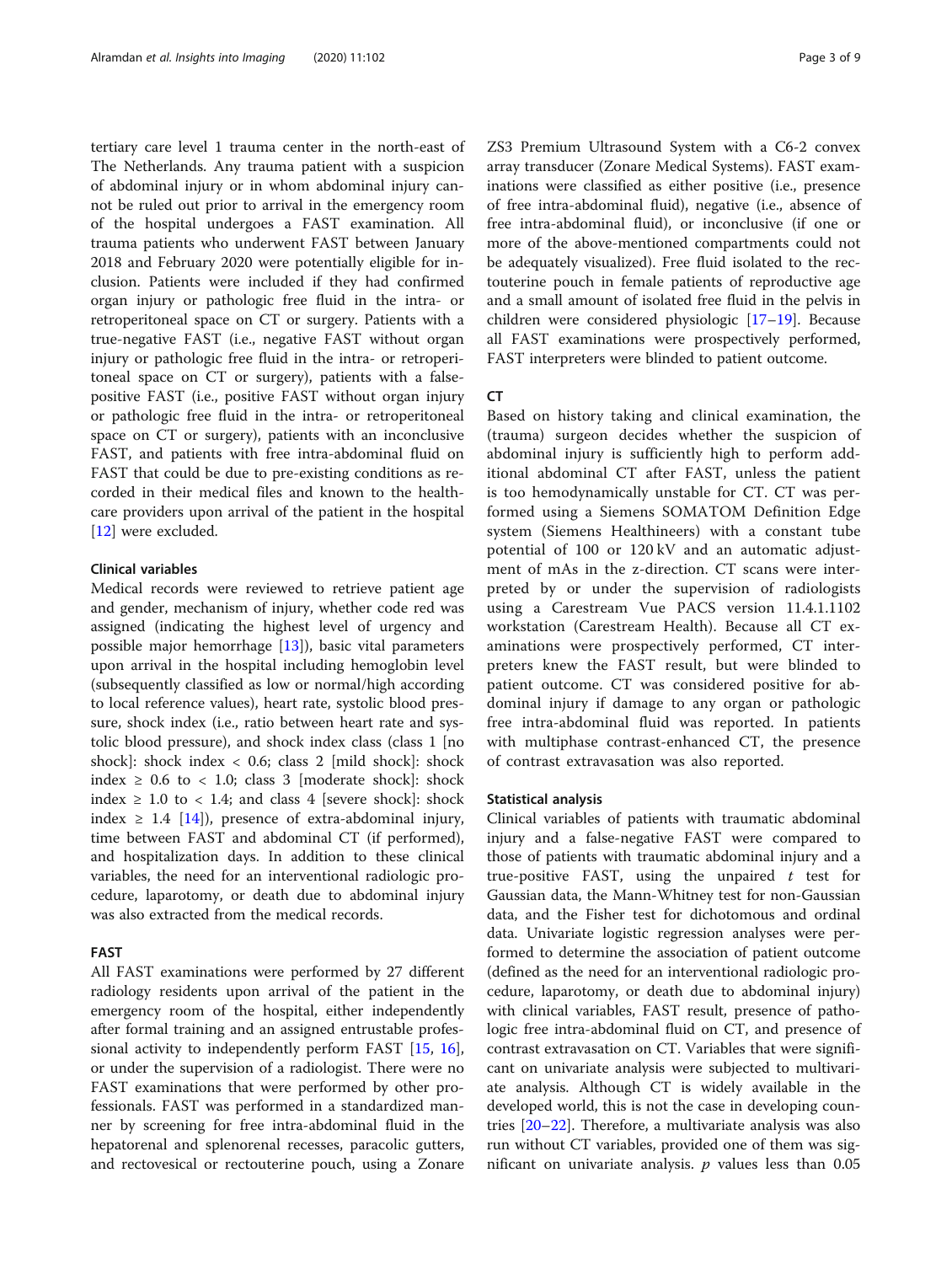were considered statistically significant. Statistical analyses were executed using IBM Statistical Package for the Social Sciences (SPSS) version 26 (SPSS, Chicago, IL, USA).

# Results

# Patients

A total of 2301 consecutive trauma patients underwent FAST. After applying the exclusion criteria, 97 patients with confirmed abdominal injury were available for further analysis (Fig. 1). Median patient age  $\pm$  interquartile range was  $34.0 \pm 34.0$  years, and male/female distribution was 59/38. FAST was false-negative in 40 patients

(41.2%) and true-positive in 57 patients (58.8%). Ninetyfour cases were due to blunt trauma, two cases were due to penetrating injury, and in 1 case the type of trauma was unknown. Characteristics of included patients are summarized in Table [1](#page-4-0). Patients with a false-negative FAST were significantly older ( $p = 0.005$ ), more frequently had higher hemoglobin levels ( $p = 0.015$ ), and had a longer time interval between FAST and abdominal CT ( $p = 0.029$ ) than patients with a true-positive FAST. Other clinical variables (including presence or absence of code red level of urgency and extra-abdominal injury) were not significantly different between the two groups (Table [1\)](#page-4-0).



in patients who actually do have abdominal injury. This was the reason of excluding patients without confirmed abdominal injury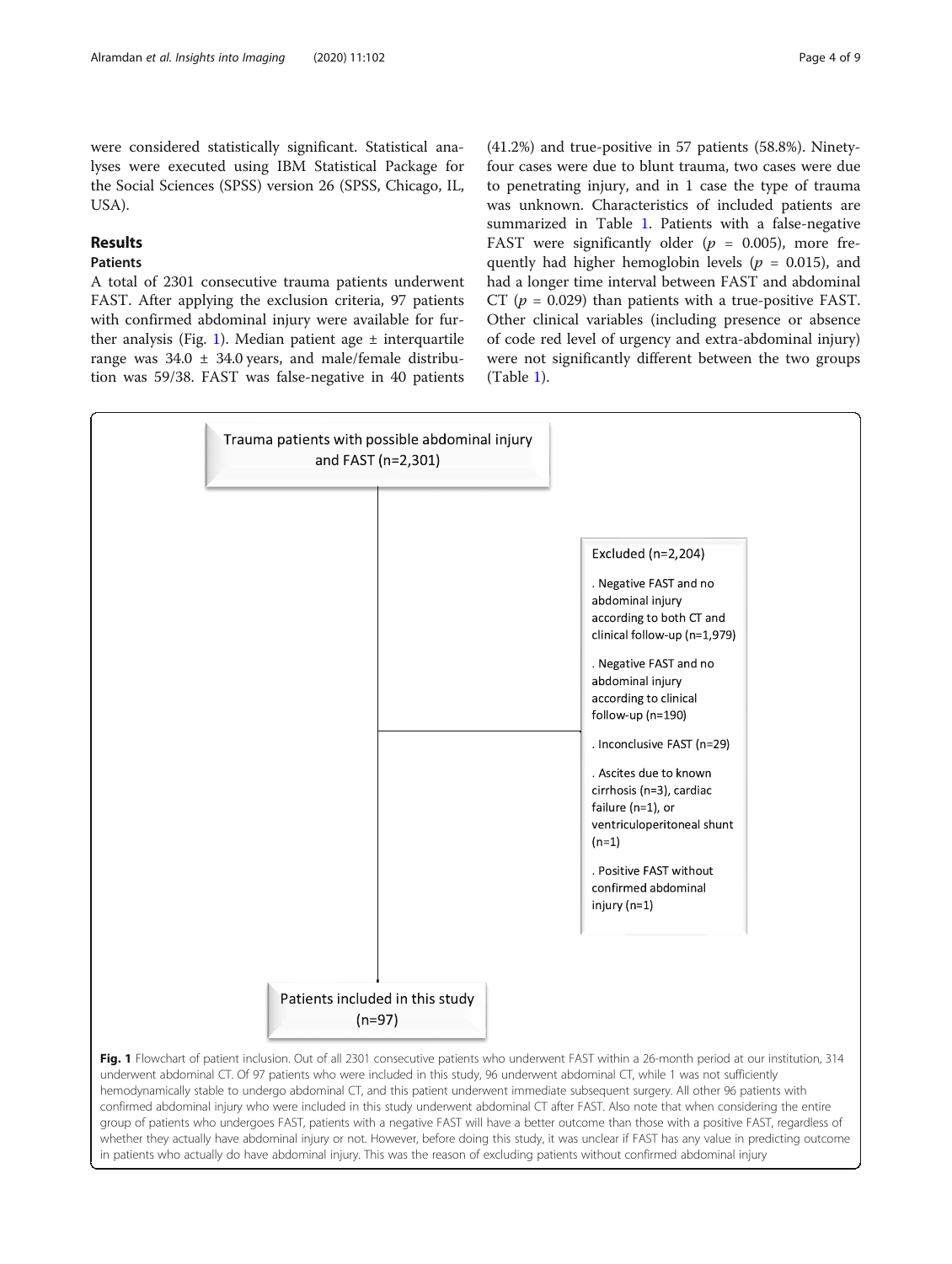#### <span id="page-4-0"></span>Table 1 Characteristics of the 97 included patients

| Variable                                                                               | All patients<br>$(n = 97)$              | Patients with false-negative<br><b>FAST</b> ( $n = 40$ ) | Patients with true-positive<br><b>FAST</b> ( $n = 57$ ) | P<br>value |
|----------------------------------------------------------------------------------------|-----------------------------------------|----------------------------------------------------------|---------------------------------------------------------|------------|
| Age (years), median ± IQR (range)                                                      | $34.0 \pm 34.0$<br>$(6.0 - 89.0)$       | $44.5 \pm 46.0$ (10.0-89.0)                              | $27.0 \pm 29.0$ (6.0-86.0)                              | 0.005      |
| Male gender, n (%)                                                                     | 59 (60.8)                               | 21(52.5)                                                 | 38 (66.7)                                               | 0.206      |
| Blunt abdominal trauma, $n$ (%) <sup>a</sup>                                           | 94 (96.9)                               | 39 (97.5)                                                | 55 (96.5)                                               | 0.312      |
| Code red level of urgency, $n$ (%) <sup>b</sup>                                        | 45 (45.9)                               | 15(37.5)                                                 | 30(52.6)                                                | 0.239      |
| Low hemoglobin levels, $n$ (%) <sup>a</sup>                                            | 54 (55.7)                               | 16(40.0)                                                 | 38 (66.7)                                               | 0.015      |
| Heart rate (beats per minute), mean $\pm$ SD (range)                                   | $93 \pm 20 (50 -$<br>155)               | $94 \pm 19(57 - 155)$                                    | $92 \pm 21 (50 - 133)$                                  | 0.748      |
| Systolic blood pressure (mmHg), mean $\pm$ SD (range)                                  | $116 \pm 22(66 -$<br>$166$ <sup>c</sup> | $121 \pm 20 (85 - 160)^d$                                | $112 \pm 23 (66 - 166)^e$                               | 0.498      |
| Class 1 shock index (no shock), n (%)                                                  | 15(15.5)                                | 7(17.5)                                                  | 8(14.0)                                                 | 0.195      |
| Class 2 shock index (mild shock), n (%)                                                | 57 (58.8)                               | 24 (60)                                                  | 33 (57.9)                                               |            |
| Class 3 shock index (moderate shock), n (%)                                            | 19 (19.6)                               | 9(22.5)                                                  | 10(17.5)                                                |            |
| Class 4 shock index (severe shock), n (%)                                              | 6(6.2)                                  |                                                          | 6(10.5)                                                 |            |
| Extra-abdominal injury, n (%)                                                          | 75 (77.3)                               | 33 (82.5)                                                | 42 (73.7)                                               | 0.337      |
| Time between FAST and abdominal CT (minutes),<br>median $\pm$ IQR (range) <sup>b</sup> | $28.5 \pm 31$ (7-<br>4337)              | $31.5 \pm 84 (7 - 4337)$                                 | $25 \pm 23.5$ (7-270)                                   | 0.029      |
| Hospitalization (days), median $\pm$ IQR (range)                                       | $12.0 \pm 17.0$<br>$(0.0 - 70.0)$       | $12.0 \pm 16 (0.0 - 70.0)$                               | $12.0 \pm 19.0$ (0.0-59.0)                              | 0.949      |

Significant  $p$  values ( $p < 0.05$ ) are shown in italics

 $IQR$  interquartile range

<sup>a</sup>One case missing for this variable

<sup>b</sup>Six cases missing for this variable

<sup>b</sup>Thirteen cases has a systolic blood pressure below 90 mmHg

<sup>d</sup>Three cases has a systolic blood pressure below 90 mmHg

<sup>e</sup>Ten cases has a systolic blood pressure below 90 mmHg

#### Reference standard for traumatic abdominal injury

Abdominal injury was confirmed on CT in 88 patients, on both CT and surgery in 8 patients, and on surgery in 1 patient. Of the 96 patients who underwent CT, scanning was performed in both the arterial and portal venous phase  $(n = 76)$ , in both the arterial, portal venous, and excretory phase  $(n = 12)$ , in the portal venous phase only ( $n = 5$ ), in the arterial phase only  $(n = 1)$ , in both the portal venous and excretory phase  $(n = 1)$ , and without intravenous contrast medium  $(n = 1)$ . In the patient who underwent CT without intravenous contrast medium, abdominal injury was confirmed by the presence of pathological free fluid that could not be explained by any other cause. Table [2](#page-5-0) summarizes the abdominal injuries with corresponding FAST results in the 97 included patients.

### Patient outcome

Twenty-two of 97 patients (22.7%) had an unfavorable outcome due to abdominal injury, of whom 18 with a true-positive FAST and 4 with a false-negative FAST (Table [3\)](#page-5-0).

# Association between FAST result and other variables with patient outcome

On univariate analysis, a false-negative FAST (OR, 0.24;  $p = 0.017$ ) and a higher systolic blood pressure (OR, 0.97 per mmHg increase;  $p = 0.034$ ) were significantly associated with a favorable outcome, whereas contrast extravasation on CT (OR, 7.17;  $p = 0.001$ ) and shock index classification (OR, 1.89 for each higher class;  $p = 0.046$ ) were significantly associated with an unfavorable outcome (Table [4\)](#page-6-0).

Because systolic blood pressure was more significant on univariate analysis than shock index classification, and both metrics are correlated, shock index classification was not entered into the multivariate model. On multivariate analysis, only contrast extravasation on CT remained significantly associated with an unfavorable outcome (OR, 4.64;  $p = 0.016$ ), whereas FAST result and systolic blood pressure had no significant independent association with outcome (Table [4\)](#page-6-0).

When excluding contrast extravasation on CT from multivariate analysis, only a false-negative FAST result was predictive of a favorable outcome (OR, 0.28;  $p =$ 0.038), whereas systolic blood pressure had no significant independent association with outcome (Table [4\)](#page-6-0).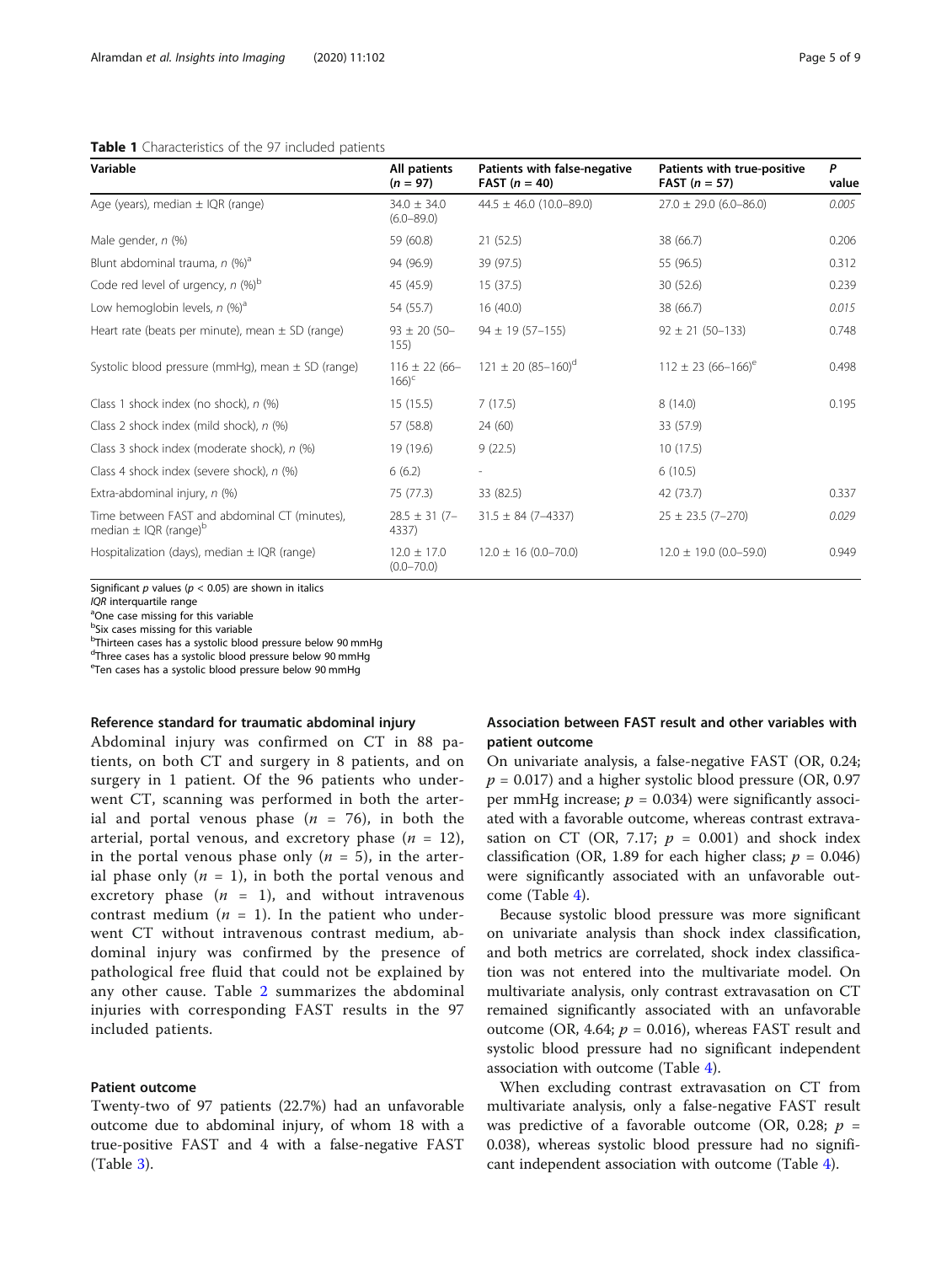#### <span id="page-5-0"></span>Table 2 Summary of abdominal injuries and FAST results in the 97 included patients

| Abdominal injury location <sup>a</sup>                                                 | No. (%)      | False-negative FAST (No.) True-positive FAST (No.) |    |
|----------------------------------------------------------------------------------------|--------------|----------------------------------------------------|----|
| Spleen only                                                                            | 29 (29.9)    | 13                                                 | 16 |
| Liver only                                                                             | 14(14.4)     | 1                                                  | 13 |
| Kidney only                                                                            | 7(7.2)       | 5                                                  | 2  |
| Bowel only                                                                             | 6(6.2)       | 3                                                  | 3  |
| Liver and spleen                                                                       | 5(5.2)       |                                                    | 4  |
| Kidney and spleen                                                                      | 4(4.1)       | 1                                                  | 3  |
| Pancreas only                                                                          | 3(3.1)       | 1                                                  | 2  |
| Adrenal gland and liver                                                                | 2(2.1)       | $\mathbf{0}$                                       | 2  |
| Kidney and liver                                                                       | 2(2.1)       | 0                                                  | 2  |
| Renal artery only                                                                      | 2(2.1)       | $\overline{2}$                                     | 0  |
| Superior mesenteric artery only                                                        | 2(2.1)       | 1                                                  |    |
| Adrenal gland and kidney                                                               | 1(1.0)       | 1                                                  | 0  |
| Adrenal gland, kidney, and liver                                                       | 1(1.0)       |                                                    | 0  |
| Adrenal gland, kidney, and spleen                                                      | 1(1.0)       |                                                    | 0  |
| Adrenal gland, liver, and spleen                                                       | 1(1.0)       | 1                                                  | 0  |
| Bowel and liver                                                                        | 1(1.0)       | $\mathbf 0$                                        |    |
| Bowel, iliac vein, and ureter                                                          | 1(1.0)       | $\mathbf{0}$                                       |    |
| Bowel, pancreas, and spleen                                                            | 1(1.0)       | $\mathbf{0}$                                       |    |
| Inferior mesenteric artery only                                                        | 1(1.0)       | $\mathbf 0$                                        |    |
| Kidney, psoas muscle, and spleen                                                       | 1(1.0)       | $\mathbf 0$                                        |    |
| Renal artery and spleen                                                                | 1(1.0)       | $\mathbf 0$                                        |    |
| Vascular injury not further specified                                                  | 1(1.0)       | $\mathbf 0$                                        |    |
| Pathologic free intra-abdominal fluid without detectable organ injury at CT or surgery | $10(10.3)$ 8 |                                                    | 2  |

<sup>a</sup>Ninety-four cases were due to blunt trauma, two cases were due to penetrating injury (one case with kidney and liver injury and one case with bowel, iliac vein, and ureteral injury), and in 1 case the type of trauma was unknown

# **Discussion**

This study investigated the value of a false-negative FAST in predicting outcome in trauma patients with confirmed abdominal injury. Our results show that a false-negative FAST is suggestive of a better outcome than a true-positive FAST in confirmed traumatic abdominal injury. This finding seems plausible, because traumatic abdominal injury without any detectable free intra-abdominal fluid on FAST likely indicates a lower risk of clinically relevant organ damage and/or hemodynamic instability that would require invasive treatment and increase mortality risk. Of interest, the time between FAST and abdominal CT was significantly longer in patients with a false-negative FAST than in

| Table 3 FAST results in the 22 patients with an unfavorable outcome |  |  |  |
|---------------------------------------------------------------------|--|--|--|
|---------------------------------------------------------------------|--|--|--|

| Unfavorable event description                                                                                            | <b>False-negative FAST</b><br>(No.) | <b>True-positive FAST</b><br>(No.) |
|--------------------------------------------------------------------------------------------------------------------------|-------------------------------------|------------------------------------|
| Interventional radiologic procedure to treat abdominal hemorrhage                                                        |                                     | 9                                  |
| Interventional radiologic procedure to treat abdominal hemorrhage and eventually death due to<br>abdominal injury        |                                     |                                    |
| Laparotomy                                                                                                               |                                     |                                    |
| Laparotomy and eventually death due to abdominal injury                                                                  |                                     |                                    |
| Interventional radiologic procedure to treat abdominal hemorrhage, laparotomy, and eventually due<br>to abdominal injury |                                     |                                    |
| Death due to abdominal injury                                                                                            |                                     |                                    |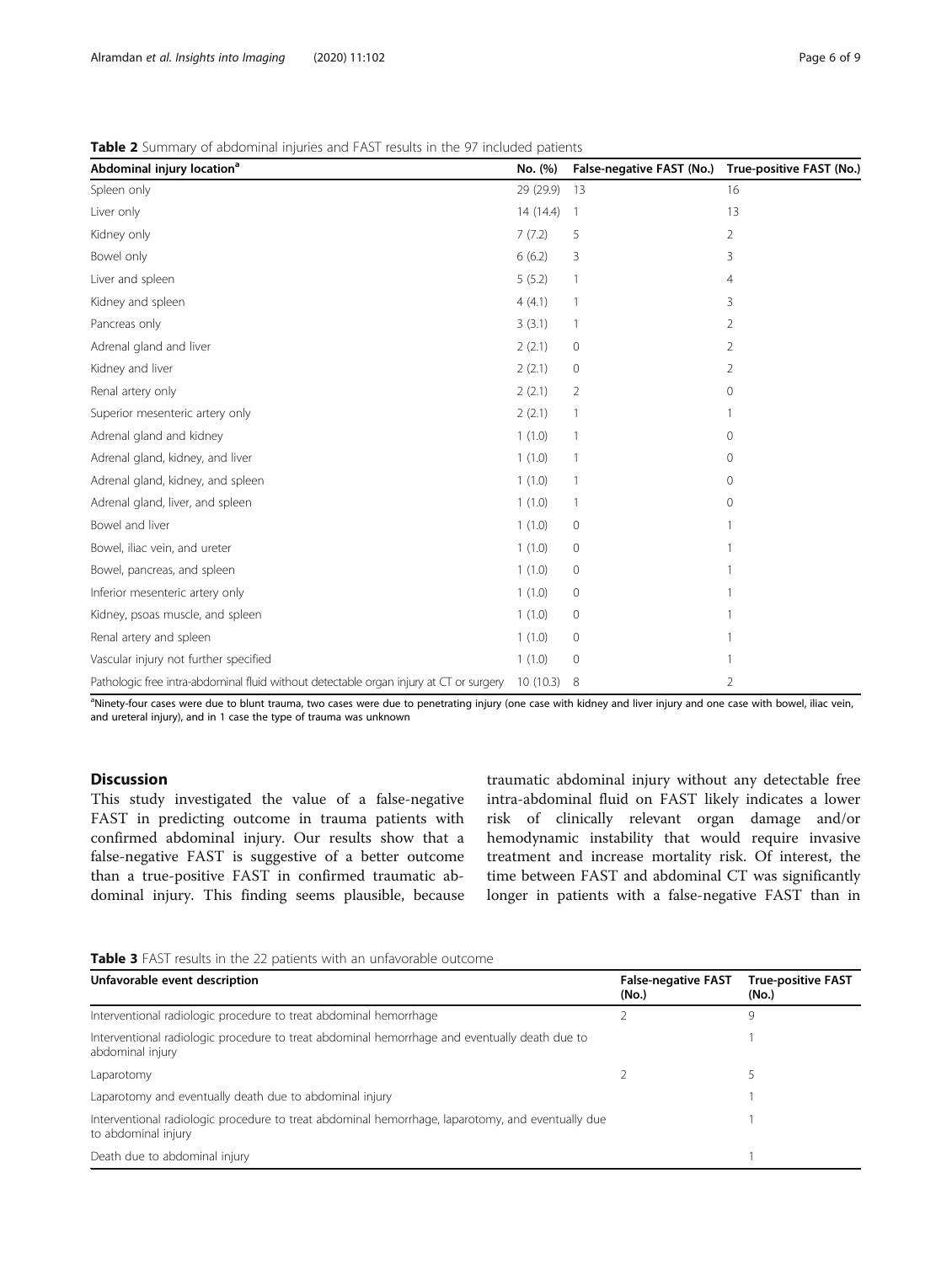<span id="page-6-0"></span>

|                      | Table 4 Association of variables with an unfavorable outcome in univariate analysis, multivariate analysis, and multivariate analysis |  |  |  |  |  |
|----------------------|---------------------------------------------------------------------------------------------------------------------------------------|--|--|--|--|--|
| without CT variables |                                                                                                                                       |  |  |  |  |  |

| Variable                               | Univariate OR<br>(95% CI)       | P value | <b>Multivariate OR</b><br>(95% CI) | P value | <b>Multivariate OR without</b><br>CT variables (95% CI) | P value |
|----------------------------------------|---------------------------------|---------|------------------------------------|---------|---------------------------------------------------------|---------|
| Age                                    | $1.01 (0.99 - 1.03)^d$          | 0.183   |                                    |         |                                                         |         |
| Male gender                            | $0.91(0.34 - 2.39)$             | 0.850   |                                    |         |                                                         |         |
| Code red level of urgency <sup>a</sup> | 2.14 (0.79 - 5.77)              |         |                                    |         |                                                         |         |
| Blunt abdominal trauma                 | $0.28(0.01 - 4.79)$             | 0.385   |                                    |         |                                                         |         |
| Extra-abdominal injury                 | $0.99(0.32 - 3.09)$             | 0.995   |                                    |         |                                                         |         |
| Low hemoglobin level <sup>b</sup>      | 1.48 $(0.55 - 3.97)^e$          | 0.428   |                                    |         |                                                         |         |
| Heart rate                             | $1.00(0.98 - 1.028)^f$          | 0.723   |                                    |         |                                                         |         |
| Systolic blood pressure                | $0.97$ (0.95-0.99) <sup>9</sup> | 0.034   | $0.98(0.96 - 1.01)^9$              | 0.270   | $0.98(0.95 - 1.00)^9$                                   | 0.090   |
| Shock index classification             | $1.89(1.01 - 3.55)^h$           | 0.046   |                                    |         |                                                         |         |
| False-negative FAST                    | $0.24(0.07 - 0.77)$             | 0.017   | $0.44(0.12 - 1.57)$                | 0.208   | $0.28(0.08 - 0.93)$                                     | 0.038   |
| Contrast extravasation on $CT^c$       | 7.17 (2.24-22.97)               | 0.001   | $4.64(1.33 - 16.15)$               | 0.016   |                                                         |         |
| Free intra-abdominal fluid on CT       | $1.53(0.31 - 7.61)$             | 0.597   |                                    |         |                                                         |         |

Significant p values ( $p < 0.05$ ) are shown in italics

CL confidence interval, OR odds ratio

<sup>a</sup>Six cases missing for this variable

**b**One case missing for this variable c Two cases missing for this variable

<sup>d</sup>Per year increase

eper mmol/L increase

f Per beat per minute increase

<sup>g</sup>Per mmHg increase

hFor each higher class

patients with a true-positive FAST. This may suggest that a low flow of or delayed bleeding may be responsible for false-negative FAST results. Importantly, however, a negative FAST may still miss patients at risk of an unfavorable outcome: 4 out of 40 patients (10%) without free intra-abdominal fluid on ultrasonography eventually required an interventional radiologic procedure  $(n = 2)$  or laparotomy  $(n = 2)$ , although it should also be mentioned that there were no deaths due to abdominal injury in the group of patients with a negative FAST. Furthermore, FAST lost its significance on multivariate analysis, in which contrast extravasation on CT remained as the only significant predictor of an unfavorable outcome. Therefore, FAST cannot substitute for abdominal CT in patients with suspected traumatic abdominal injury, and adequacy of staff and CT scanner availability should be ensured for these patients.

Nevertheless, the predictive value of the FAST result may still be clinically useful. FAST outperformed basic vital measurements including heart rate, systolic blood pressure and shock index class in predicting an unfavorable outcome in patients with abdominal injury. This can be explained by the fact that FAST specifically provides information about the abdomen, whereas these basic vital measurements may be affected by extraabdominal conditions. Therefore, the FAST result is an important parameter in triaging patients (i.e., deciding the order of patients) for subsequent abdominal CT.

This may be useful when multiple trauma patients simultaneously present in the emergency department, and when available staff and CT systems are temporarily limited. Cases with a positive FAST may be prioritized for abdominal CT before those with a negative FAST when clinical presentation is otherwise similar. Furthermore, in hospitals in the developing world in which CT is unavailable  $[20-22]$  $[20-22]$  $[20-22]$ , ultrasonography can be the only imaging tool for risk stratification and prognostication of patients with a high suspicion of abdominal injury. Note that abdominal injury can be suspected based on clinical grounds, a positive FAST, or the presence of hematuria, fracture of the lower ribs, lumbar spine, or pelvis (which can be visualized on conventional radiography) in patients with a negative FAST [[23\]](#page-8-0). Finally, cases with a positive FAST may require more intense observation to detect and treat clinical deterioration in a timely manner, which may potentially improve outcome, but this has to be proven by future studies.

Over the past three decades, the treatment of abdominal injury has shifted from operative towards more nonsurgical management strategies, particularly when the patient has no sign of internal bleeding or peritonitis [[24](#page-8-0)–[26](#page-8-0)]. In this context, it has become increasingly important to obtain predictors of an adverse outcome. Such predictors may identify patients who require more intense observation to detect and manage clinical deterioration in a timely manner and to provide patients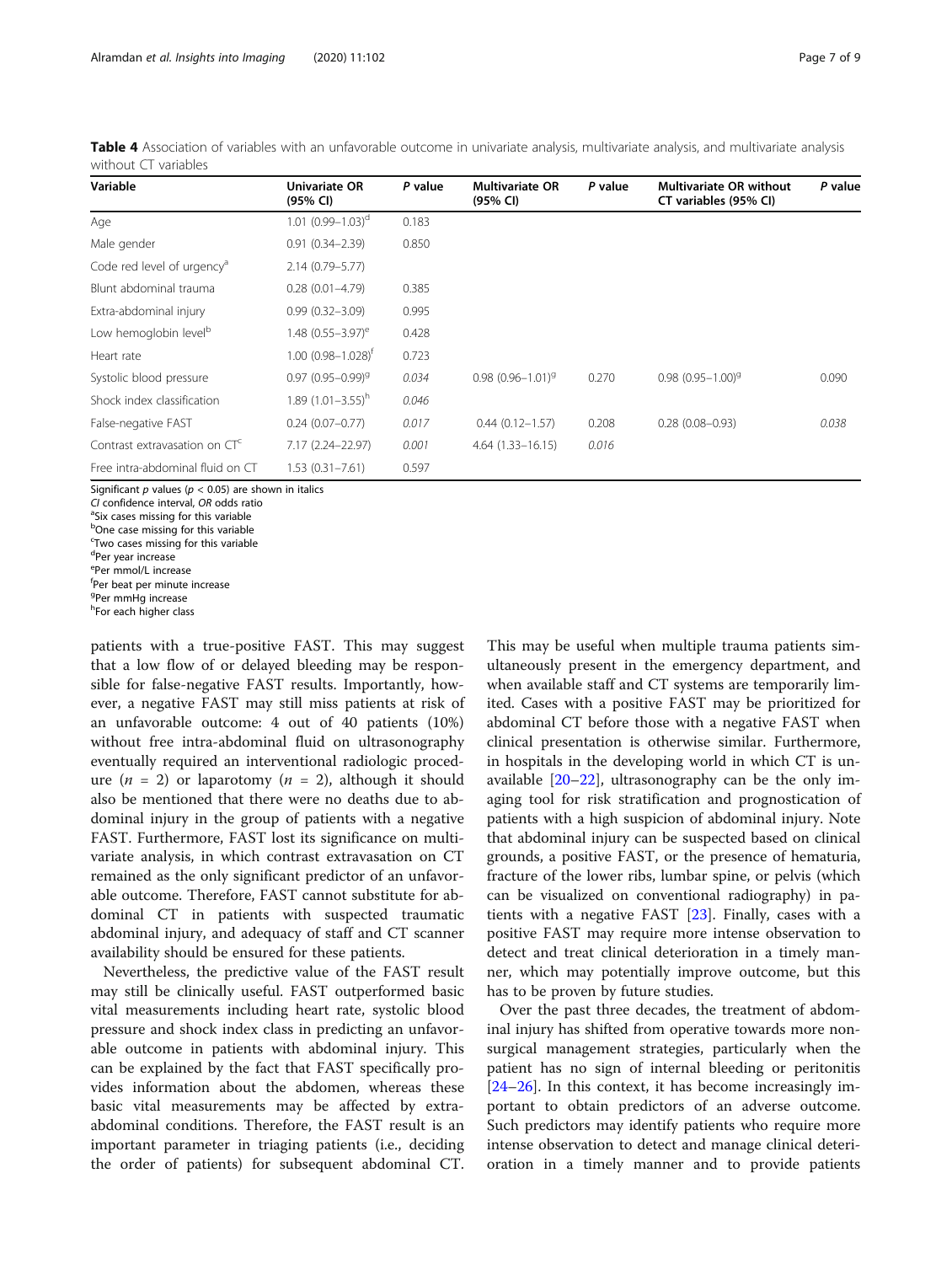prognostic information about their outcome. A previous study by Laselle et al. [\[11\]](#page-8-0) included 332 consecutive patients who presented to an urban level I trauma center in the USA. All patients presented with blunt abdominal trauma, had a documented FAST, and pathologic free fluid as determined by CT, diagnostic peritoneal lavage, laparotomy, or autopsy. Laselle et al. [\[11](#page-8-0)] reported a false-negative FAST result to be not associated with mortality, prolonged intensive care unit length of stay, or total hospital length of stay. This can be explained by the fact that trauma patients frequently present with extra-abdominal injuries, which is a confounding factor in these analyses. Laselle et al. [[11\]](#page-8-0) also reported that patients with false-negative FAST results were substantially less likely to require therapeutic laparotomy with an OR of 0.31 (95% CI, 0.19–0.52). This finding is in line with the results of the present study. However, Laselle et al. [[11\]](#page-8-0) did not taken into account the need for an interventional radiologic procedure and death due to abdominal injury, and they did not include CT findings in their logistic regression analysis. Other studies on the association between FAST and outcome in patients with confirmed traumatic abdominal injury are currently lacking. The present study therefore provides unique data on the value of a false-negative FAST in predicting outcome related to abdominal injury, in terms of the need for a subsequent interventional radiologic procedure or laparotomy, and death.

The present study had some limitations. First, it was performed in a tertiary care center in Europe, where the majority of abdominal traumas results from a blunt mechanism and penetrating lesions are less frequent [\[2](#page-8-0)]. Only 2 of 97 cases (2.1%) suffered from penetrating trauma in the present study. The results may be different in other non-European countries in which the incidence of gunshot or stab wounds is higher. Second, the results of this study are only applicable to settings in which FAST is used as an upfront screening tool in all patients with possible abdominal injury, and not in institutions in which FAST is only performed in hemodynamically unstable patients and CT is done instead of FAST in hemodynamically stable patients [\[27\]](#page-8-0). Third, FAST was performed by 27 different radiology residents in this study, which may have introduced observer bias that could not be accounted for. However, this reflects clinical practice. Fourth, FAST cannot discriminate between free intra-abdominal fluid due to trauma and preexistent ascites that may have numerous causes  $[10]$  $[10]$ , and 5 of such cases (3 with cirrhosis, 1 with cardiac failure, and 1 with a ventriculoperitoneal shunt) had to be excluded from our study. This potential pitfall should be taken into account when performing FAST in trauma patients. Fifth, standard B-mode ultrasonography was used in this study, whereas newer techniques such as contrast-enhanced ultrasonography may have the potential to improve the detection of traumatic injury [\[28](#page-8-0)]. However, whether or not such an approach is feasible in trauma patients remains unclear. Sixth, the number of patients was too low to perform subgroup analyses according to the type of abdominal injury and to determine if healthcare providers can take the time to perform CT and avoid emergent laparotomy in patients with a negative FAST. Seventh, our study included 15 children (i.e., aged 17 years or younger) of whom 3 (20.0%) with a false-negative FAST and 82 adults (i.e., aged 18 years or older) of whom 37 (45.1%) with a falsenegative FAST. Unfortunately, the number of cases was too low to statistically compare the outcome of children to that of adults with a false-negative FAST. Eighth, the decision to perform additional abdominal CT after FAST was based on the (trauma) surgeon's clinical judgment, for which no clear criteria could be defined. Ninth, we did not have any dedicated software or other tools to reproducibly quantify the amount of free intra-abdominal fluid on CT, whereas this may be another variable potentially related to false-negative FAST results and favorable outcome [\[29](#page-8-0)]. Nevertheless, in resource-constrained regions where CT is not available (and the amount of free intra-abdominal fluid cannot be measured on CT), the FAST examination may be the only imaging tool on which management decisions are based. Tenth, only the presence of and not the severity of injuries was considered in the analysis of results.

In conclusion, trauma patients with confirmed abdominal injury and a false-negative FAST have a better outcome than those with a true-positive FAST. FAST may be valuable for risk stratification and prognostication in patients with a high suspicion of abdominal injury when CT has not been performed yet or when CT is not available.

#### Abbreviations

CI: Confidence interval; CT: Computed tomography; FAST: Focused abdominal sonography for trauma; IQR: Interquartile range; OR: Odds ratio; SPSS: Statistical Package for the Social Sciences

#### Authors' contributions

All authors: conception and design of the work; acquisition, analysis, and/or interpretation of the data for the work; drafting and revising the work; approval of the final version; and accountability for all aspects of the work.

#### Funding

The authors state that this work has not received any funding.

#### Availability of data and materials

Available upon request to the authors

#### Ethics approval and consent to participate

This study was approved by the local institutional review board, and the requirement for informed consent was waived.

#### Consent for publication

Not applicable